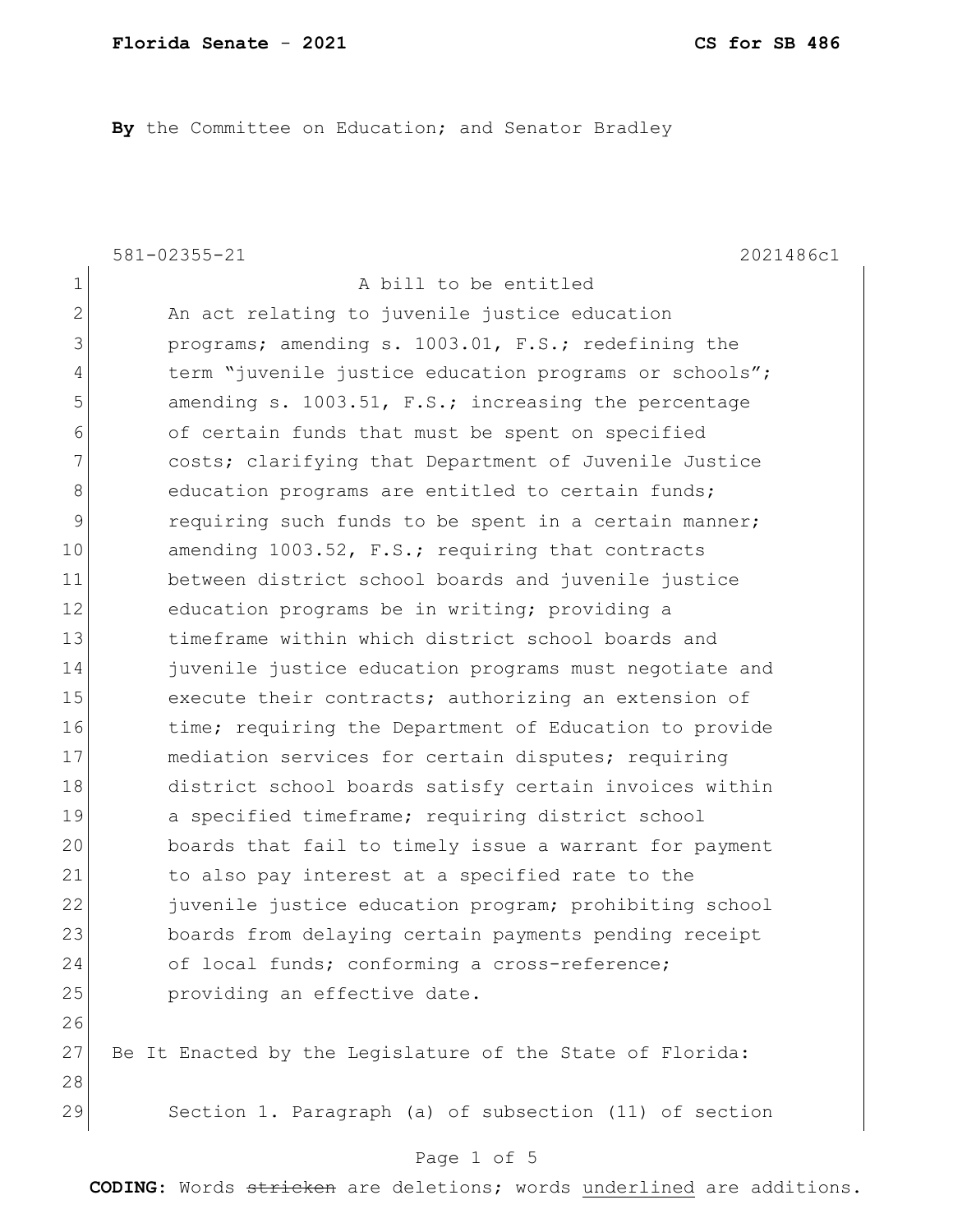|    | 581-02355-21<br>2021486c1                                        |
|----|------------------------------------------------------------------|
| 30 | 1003.01, Florida Statutes, is amended to read:                   |
| 31 | 1003.01 Definitions. - As used in this chapter, the term:        |
| 32 | (11) (a) "Juvenile justice education programs or schools"        |
| 33 | means programs or schools operating for the purpose of providing |
| 34 | educational services to youth in Department of Juvenile Justice  |
| 35 | programs, for a school year composed comprised of 250 days of    |
| 36 | instruction, or the equivalent expressed in hours as specified   |
| 37 | in State Board of Education rule, distributed over 12 months. If |
| 38 | the period of operation is expressed in hours, the State Board   |
| 39 | of Education must review the calculation annually. The use of    |
| 40 | the equivalent expressed in hours is only applicable to          |
| 41 | nonresidential programs. At the request of the provider, a       |
| 42 | district school board may decrease the minimum number of days of |
| 43 | instruction by up to 10 days for teacher planning for            |
| 44 | residential programs and up to 20 days or equivalent hours as    |
| 45 | specified in the State Board of Education rule for teacher       |
| 46 | planning for nonresidential programs, subject to the approval of |
| 47 | the Department of Juvenile Justice and the Department of         |
| 48 | Education.                                                       |
| 49 | Section 2. Paragraph (i) of subsection (2) of section            |
| 50 | 1003.51, Florida Statutes, is amended to read:                   |
| 51 | 1003.51 Other public educational services.-                      |
|    |                                                                  |

52 (2) The State Board of Education shall adopt rules 53 articulating expectations for effective education programs for 54 students in Department of Juvenile Justice programs, including, 55 but not limited to, education programs in juvenile justice 56 prevention, day treatment, residential, and detention programs. 57 The rule shall establish policies and standards for education 58 programs for students in Department of Juvenile Justice programs

## Page 2 of 5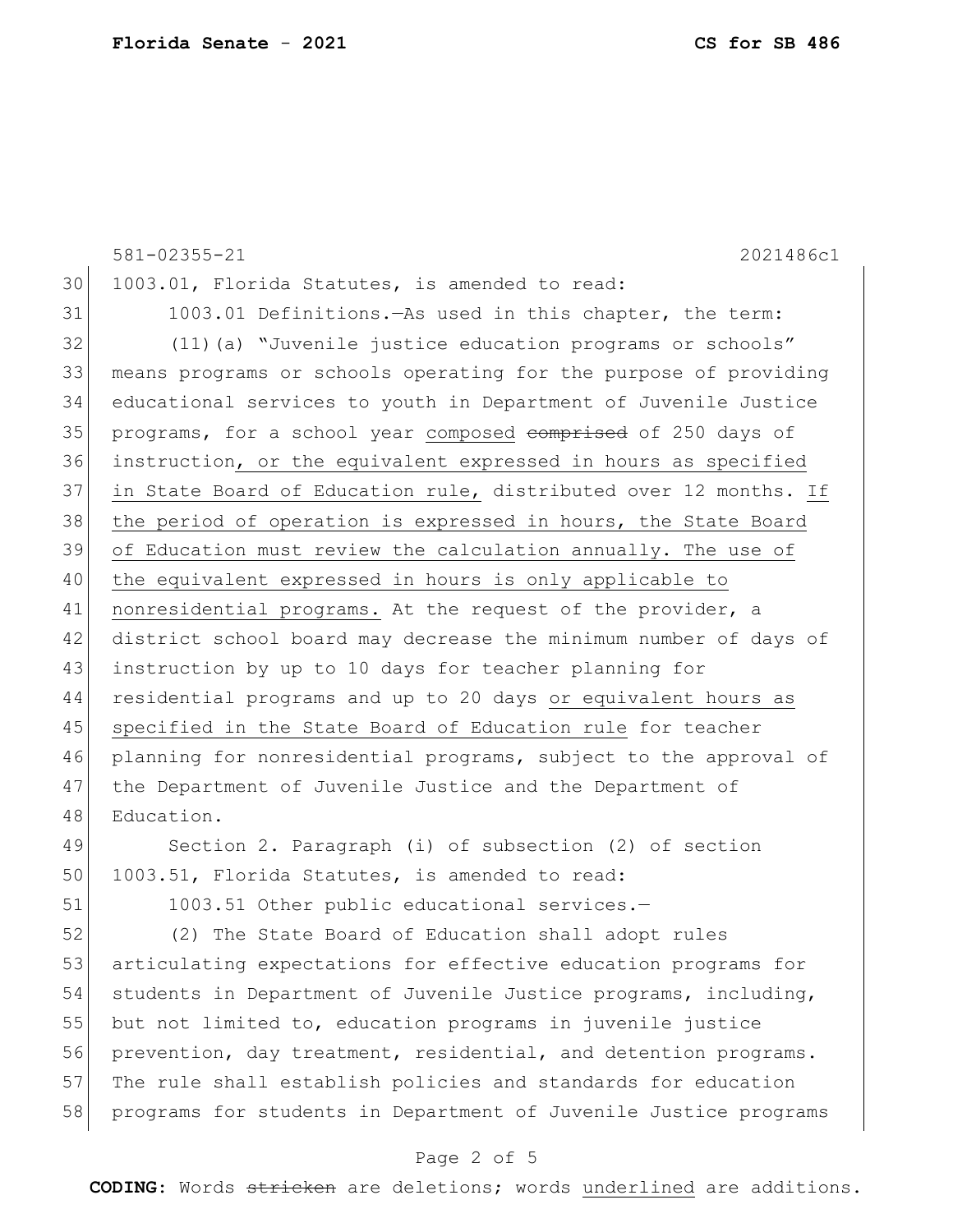581-02355-21 2021486c1 59 and shall include the following: 60 (i) Funding requirements, which must provide shall include 61  $the$  requirement that at least 95  $90$  percent of the FEFP funds 62 generated by students in Department of Juvenile Justice programs 63 or in an education program for juveniles under s. 985.19 must be 64 spent on instructional costs for those students. Department of 65 Juvenile Justice education programs are entitled to 100 one 66 hundred percent of the formula-based categorical funds generated 67 by students in Department of Juvenile Justice programs. Such 68 funds must be spent on appropriate categoricals, such as 69 instructional materials and public school technology for those 70 students. 71 Section 3. Present paragraphs (a) and (b) of subsection (3) 72 of section 1003.52, Florida Statutes, are redesignated as 73 paragraphs (c) and (d), respectively, and new paragraphs (a) and 74 (b) are added to that subsection, and paragraph (a) of 75 subsection (17) of that section is amended, to read: 76 1003.52 Educational services in Department of Juvenile 77 Justice programs.— 78 (3) The district school board of the county in which the 79 juvenile justice education prevention, day treatment, 80 residential, or detention program is located shall provide or 81 contract for appropriate educational assessments and an 82 appropriate program of instruction and special education 83 services. 84 (a) All contracts between a district school board desiring 85 to contract directly with juvenile justice education programs to 86 provide academic instruction for students in such programs must 87 be in writing. Unless both parties agree to an extension of

### Page 3 of 5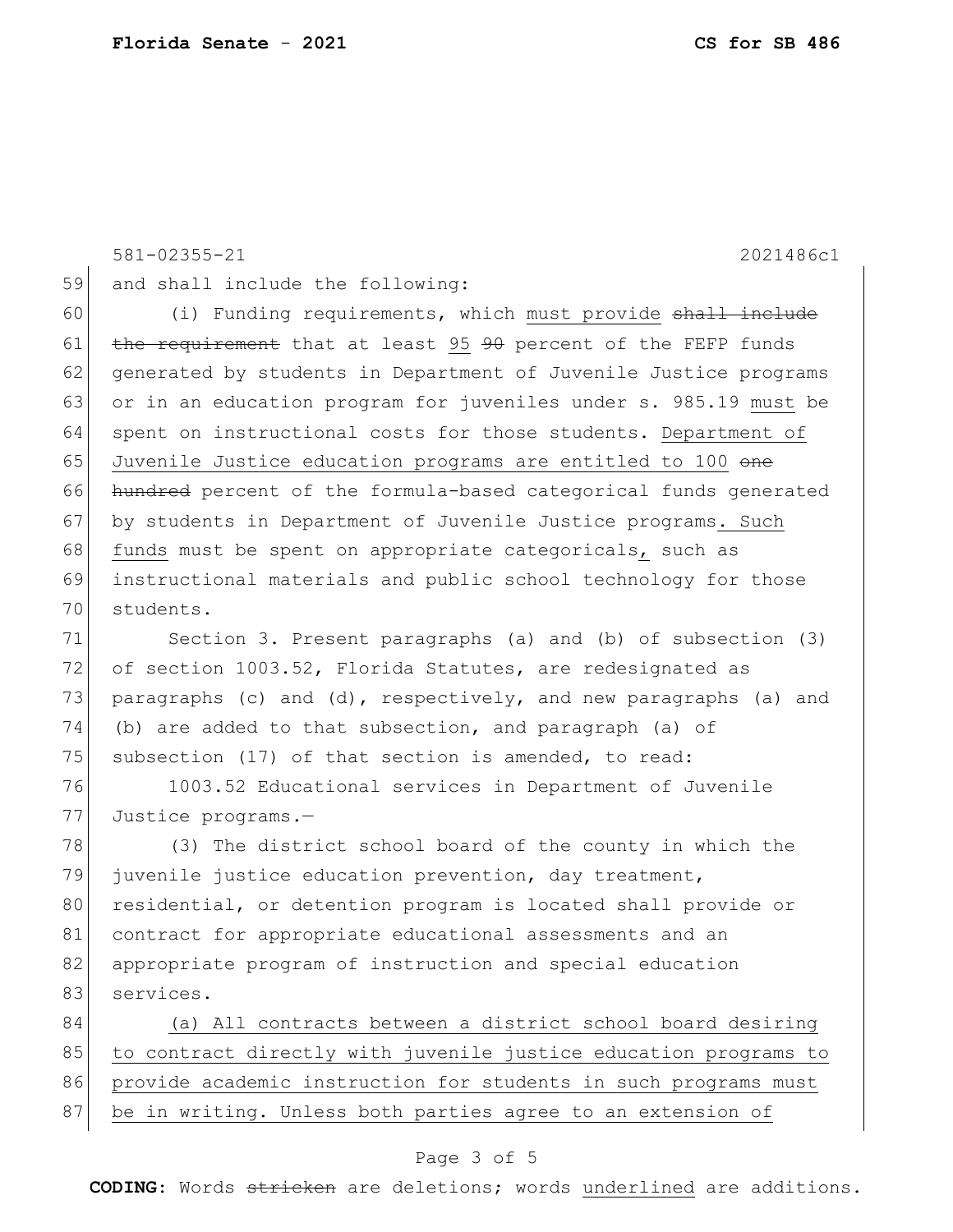581-02355-21 2021486c1 88 time, the district school board and the juvenile justice 89 education program shall negotiate and execute a new or renewal 90 contract within 40 days after the district school board provides 91 the proposal to the juvenile justice education program. The 92 Department of Education shall provide mediation services for any 93 disputes relating to this paragraph. 94 (b) District school boards shall satisfy invoices issued by 95 juvenile justice education programs within 15 working days after 96 receipt. If a district school board does not timely issue a 97 warrant for payment, it must pay to the juvenile justice 98 education program interest at a rate of 1 percent per month, 99 calculated on a daily basis, on the unpaid balance until such 100 time as a warrant is issued for the invoice and accrued interest 101 amount. The district school board may not delay payment to a 102 juvenile justice education program of any portion of funds owed 103 pending the district's receipt of local funds. 104 (17) The department, in collaboration with the Department 105 of Juvenile Justice, shall collect data and report on

106 commitment, day treatment, prevention, and detention programs. 107 The report shall be submitted to the President of the Senate, 108 the Speaker of the House of Representatives, and the Governor by 109 February 1 of each year. The report must include, at a minimum: 110 (a) The number and percentage of students who:

111 1. Return to an alternative school, middle school, or high 112 school upon release and the attendance rate of such students 113 before and after participation in juvenile justice education 114 programs.

115 2. Receive a standard high school diploma or a high school 116 equivalency diploma.

## Page 4 of 5